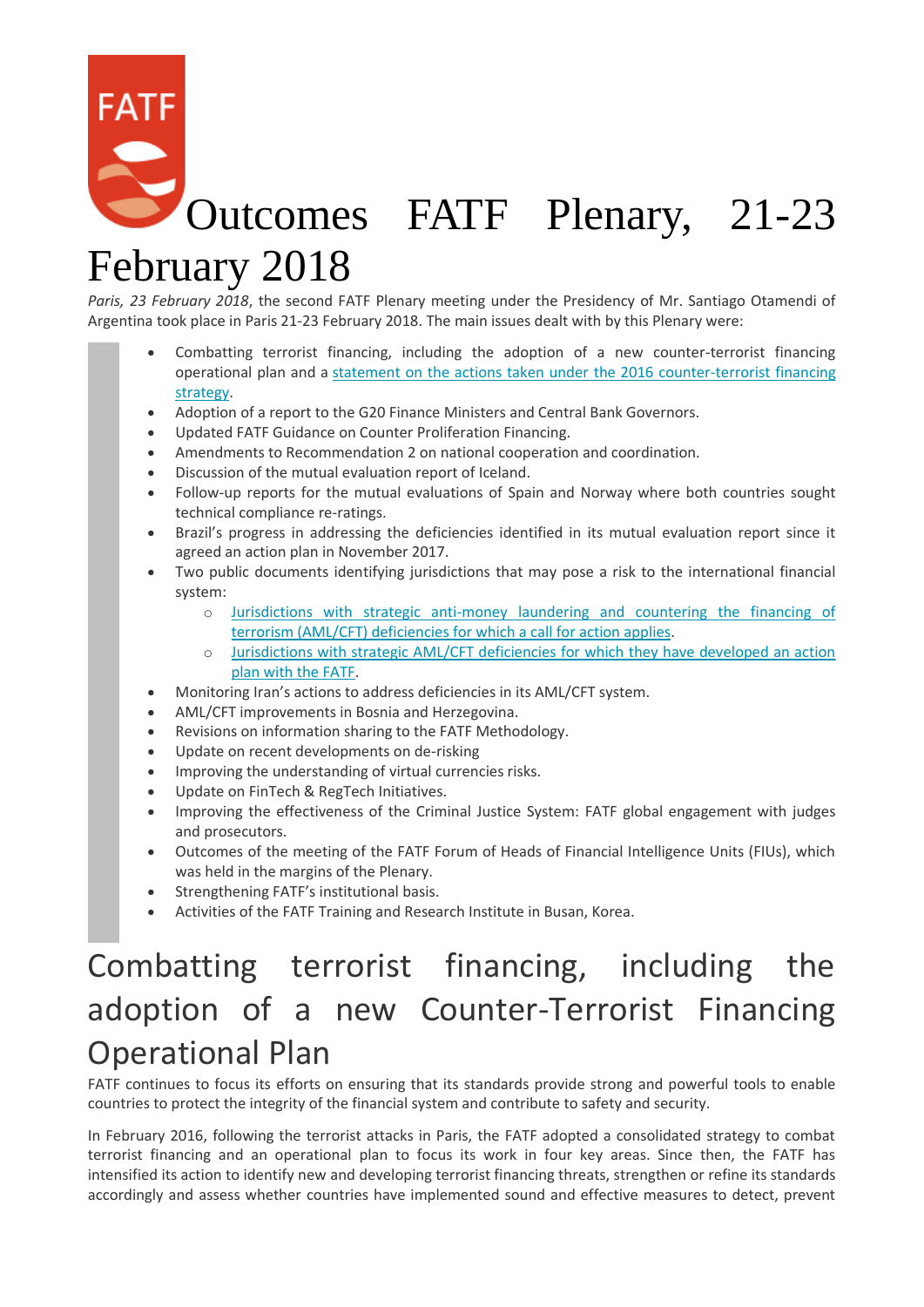and punish cases of abuse of the financial system in support of terrorism. [The FATF has achieved significant](http://www.fatf-gafi.org/publications/fatfgeneral/documents/fatf-action-under-2016-cft-plan.html)  [results in the four key areas identified in the 2016 operational plan.](http://www.fatf-gafi.org/publications/fatfgeneral/documents/fatf-action-under-2016-cft-plan.html)

To further enhance the international fight against terrorist financing, the Plenary has adopted a new operational plan of action. This operational plan is a living document that provides a framework for a flexible and dynamic response to terrorist financing threats. It will build on existing results and focus on new areas which will increase understanding of terrorist financing risks and the effectiveness of measures to address these risks, while also being flexible to address the continuous evolution of this threat. Areas of focus include:

- Further improving the identification and understanding of terrorist financing risks, both at country level and more broadly, which will have an impact on the effectiveness of international efforts to tackle terrorist financing.
- Carry forward FATF's work to enhance information-sharing, which will build on the work that FATF has already completed on domestic inter-agency information sharing and sharing within the private sector.
- Ensure that efforts to detect terrorist financing lead to successful investigations, prosecutions and convictions including the President's initiative on increased engagement with the criminal justice system and prosecution services.
- Ensure a better global implementation of effective counter-terrorist financing measures through closer coordination with FATF's regional bodies and the actions they are taking.

FATF also continued the expanded update on the financing of ISIL, Al-Qaeda and affiliates.

#### Report to the G20 Finance Ministers and Central Bank Governors

The Plenary discussed the FATF's report to the G20 Finance Ministers and Central Bank Governors. This report sets out FATF's progress on counter terrorist financing, to improve transparency and the availability of beneficial ownership information, and in relation to work on correspondent banking and remittances, since the report to the G20 Leaders' Summit in July 2017. The report includes an update on FATF's work on counter proliferation financing and the President's initiative for a global engagement with the criminal justice system and prosecution services. It also provides an update on FATF's ongoing work to ensure a coherent and consistent approach to deal with the AML/CFT risks and opportunities related to FinTech, RegTech and virtual currencies, and its work to update knowledge on the financial flows associated with human trafficking.

# Updated FATF Guidance on Counter Proliferation Financing

The FATF has updated its guidance on the implementation of financial provisions of United Nations Security Council Resolutions to counter the proliferation of weapons of mass destruction. This guidance will help countries understand and implement the financial provisions of UNSCRs on proliferation, to ensure that targeted financial sanctions are implemented, and each country has effective mechanisms in place to prevent breaches. *(Report to be published shortly)*

#### Amendments to Recommendation 2 on national cooperation and coordination

The FATF adopted revisions to Recommendation 2 on national cooperation and coordination. These will expand the Recommendation to include information sharing between competent authorities, and emphasise that cooperation and cooperation should include coordination with the relevant authorities to ensure the compatibility of AML/CFT requirements with Data Protection and Privacy rules and other similar provisions (e.g. data security / localisation). Improving the compatibility of AML/CFT and DPP rules will facilitate exchange of information within the private sector.

## Mutual evaluation report of Iceland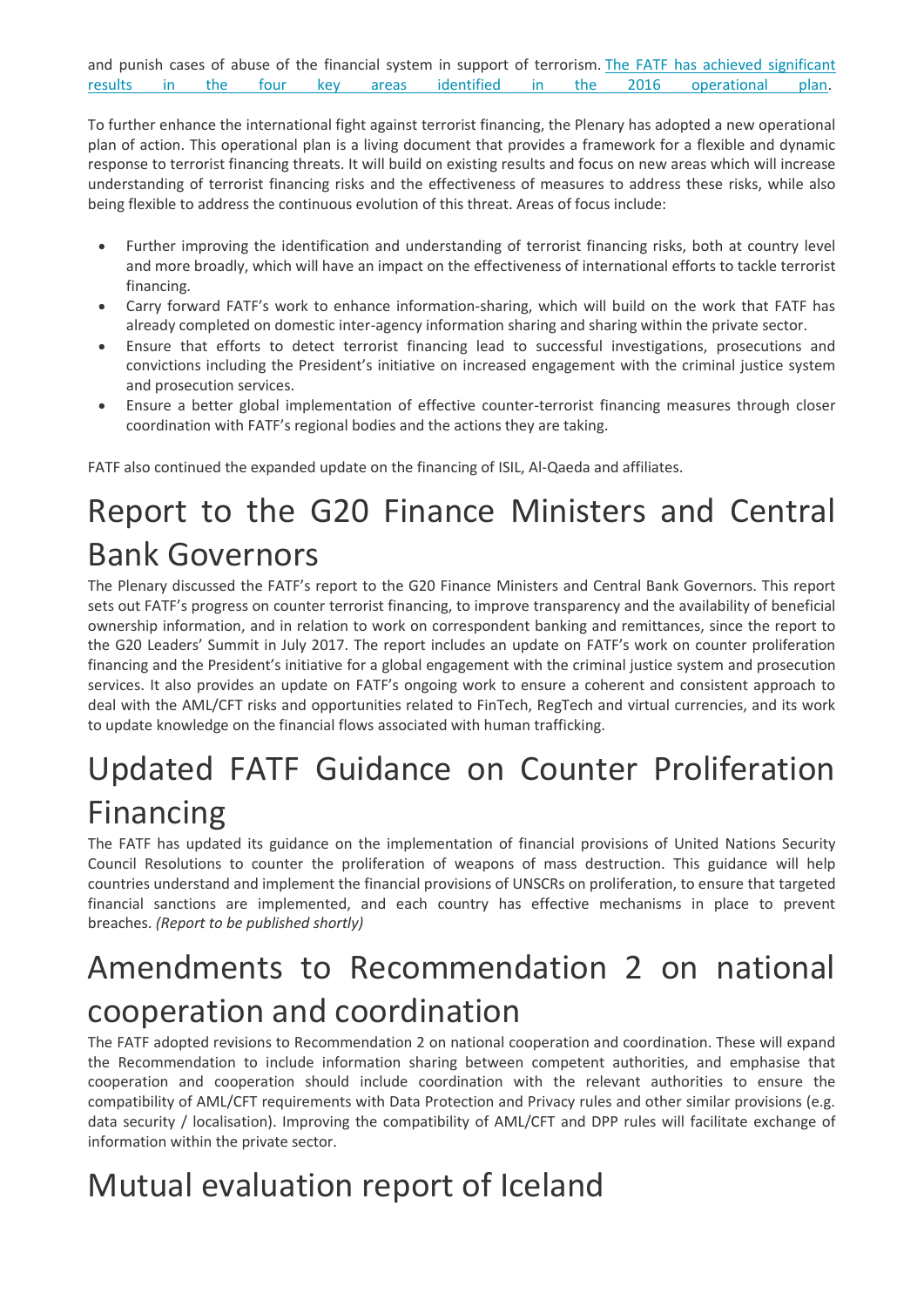The Plenary discussed the mutual evaluation report of Iceland, which set out the level of effectiveness of Iceland's AML/CFT system and its level of compliance with the FATF Recommendations. The report was prepared on the basis of the FATF Methodology for assessments, which requires countries to take into account the effectiveness with which AML/CFT measures are implemented, as well as technical compliance for each of the FATF Recommendations.

The Plenary discussed the key findings, priority actions, and recommendations regarding Iceland's AML/CFT regime. The mutual evaluation report is expected to be published by April 2018 after the quality and consistency review, in accordance with procedures.

## The follow-up report for the mutual evaluations of Spain and Norway

The Plenary discussed the progress that Spain and Norway have made since the adoption of their mutual evaluation reports in 2014. Both countries have made significant progress since the publication of their mutual evaluation report. For each country, the FATF Plenary agreed to re-rate a number of FATF Recommendations to reflect the country's current level of technical compliance. After a quality and consistency review, the FATF will publish the follow-up reports which set out the actions that Spain and Norway have taken to strengthen the effectiveness of their measures to combat money laundering and the financing of terrorism and proliferation.

#### Brazil's progress in addressing the deficiencies identified in its mutual evaluation report

The FATF also discussed the progress that Brazil has made in line with the action plan it agreed in November 2017.

# Monitoring Iran's actions to address deficiencies in its AML/CFT system

In June 2016, the FATF welcomed Iran's high-level political commitment to address its strategic AML/CFT deficiencies, and its decision to seek technical assistance in the implementation of its action plan. Given that Iran provided that political commitment and the relevant steps it has taken, the FATF decided in November 2017 to continue the suspension of counter-measures.

Since November 2017, Iran has established a cash declaration regime and introduced draft amendments to its AML and CFT laws. However, Iran's action plan has now expired with a majority of the action items remaining incomplete. Iran should fully address its remaining action items, including by: (1) adequately criminalising terrorist financing, including by removing the exemption for designated groups "attempting to end foreign occupation, colonialism and racism"; (2) identifying and freezing terrorist assets in line with the relevant United Nations Security Council resolutions; (3) ensuring an adequate and enforceable customer due diligence regime; (4) ensuring the full independence of the Financial Intelligence Unit and requiring the submission of STRs for attempted transactions; (5) demonstrating how authorities are identifying and sanctioning unlicensed money/value transfer service providers; (6) ratifying and implementing the Palermo and TF Conventions and clarifying the capability to provide mutual legal assistance; (7) ensuring that financial institutions verify that wire transfers contain complete originator and beneficiary information; (8) establishing a broader range of penalties for violations of the ML offense; and (9) ensuring adequate legislation and procedures to provide for confiscation of property of corresponding value.

Given that Iran has draft legislation currently before Parliament, the FATF decided at its meeting this week to continue the suspension of counter-measures. Depending upon Iran's progress in completing its action plan, the FATF will take further steps in June 2018. The FATF urgently expects Iran to proceed swiftly in the reform path to ensure that it addresses all of the remaining items in its Action Plan by completing and implementing the necessary AML/CFT reforms, in particular passing the necessary legislation. Iran will remain on the FATF Public Statement until the full Action Plan has been completed. Until Iran implements the measures required to address the deficiencies identified in the Action Plan, the FATF will remain concerned with the terrorist financing risk emanating from Iran and the threat this poses to the international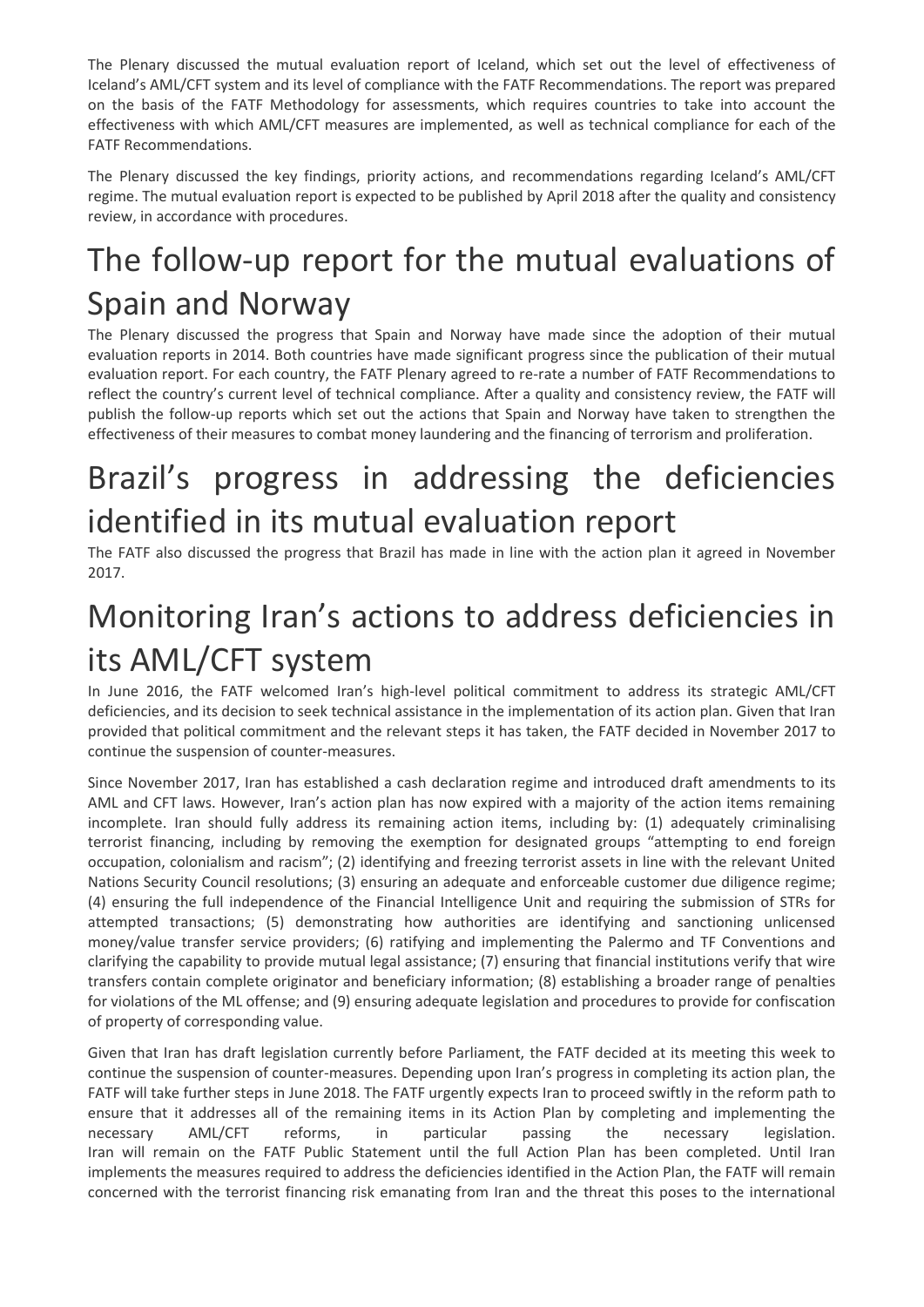financial system. The FATF, therefore, calls on its members and urges all jurisdictions to continue to advise their financial institutions to apply enhanced due diligence to business relationships and transactions with natural and legal persons from Iran, consistent with FATF Recommendation 19.

# AML/CFT improvements in Bosnia and Herzegovina

The FATF congratulated Bosnia and Herzegovina for the significant progress made in addressing the strategic AML/CFT deficiencies earlier identified by the FATF and included in its action plan.

Bosnia and Herzegovina will no longer be subject to the FATF's monitoring under its on-going global AML/CFT compliance process, and will work with MONEYVAL as it continues to further strengthen their AML/CFT regime.

# Revisions on information sharing to the FATF Methodology

In November 2017, the FATF adopted revisions to the FATF Recommendations to clarify the FATF's requirements on sharing of information. The FATF has adopted revisions to the Methodology to assess compliance with the FATF Recommendations. These revisions clarify how assessors should determine the extent of sharing of information at group-wide level, including with branches and subsidiaries, and the whether or not sufficient safeguards are in place to ensure confidentiality and prevent tipping-off.

## Update on recent developments on de-risking

De-risking has been a concern for FATF since October 2014. Inappropriate de-risking undermines financial resilience and inclusion and promotes underground financial channels that can be misused by criminals and terrorists. The Plenary discussed recent international developments and engagement on de-risking, including through the FSB's Remittance Task Force. Delegates discussed ongoing work to further enhance traction of FATF guidance on correspondent banking and risk-based approach for money and value transfer services, which clarify regulatory expectations under the risk-based approach. The FATF received a presentation from the Wolfsberg Group on their Correspondent Banking Due Diligence Questionnaire.

## Improving the understanding of virtual currencies risks

FATF considered a report on the AML/CFT risks associated with virtual currencies and the regulatory measures being taken in different countries. The improved understanding of the misuse and risk of virtual currencies will lead to FATF undertaking additional work streams.

## Update on FinTech & RegTech Initiatives

At the November 2017 Plenary, the FATF expressed its strong support for responsible financial innovation in line with the FATF Standards and to explore the opportunities that new financial and regulatory technologies present for improving the effective implementation of AML/CFT. Various work streams on FinTech and RegTech are currently underway as the FATF considers how its standards apply in this context. The FATF Plenary heard presentations from some of its member countries concerning the FinTech and RegTech initiatives they were implementing. The FATF is also working to improve its understanding of the misuse and potential risks which may be posed by virtual currencies.

#### Improving the effectiveness of the Criminal Justice System: FATF global engagement with judges and prosecutors

The Argentinean FATF Presidency has made one of FATF priorities to enhance engagement with national Prosecution Services and other experts within Criminal Justice Systems. The FATF President updated the Plenary on the outcomes of the second workshop with judges and prosecutors, organised in collaboration with FATF-